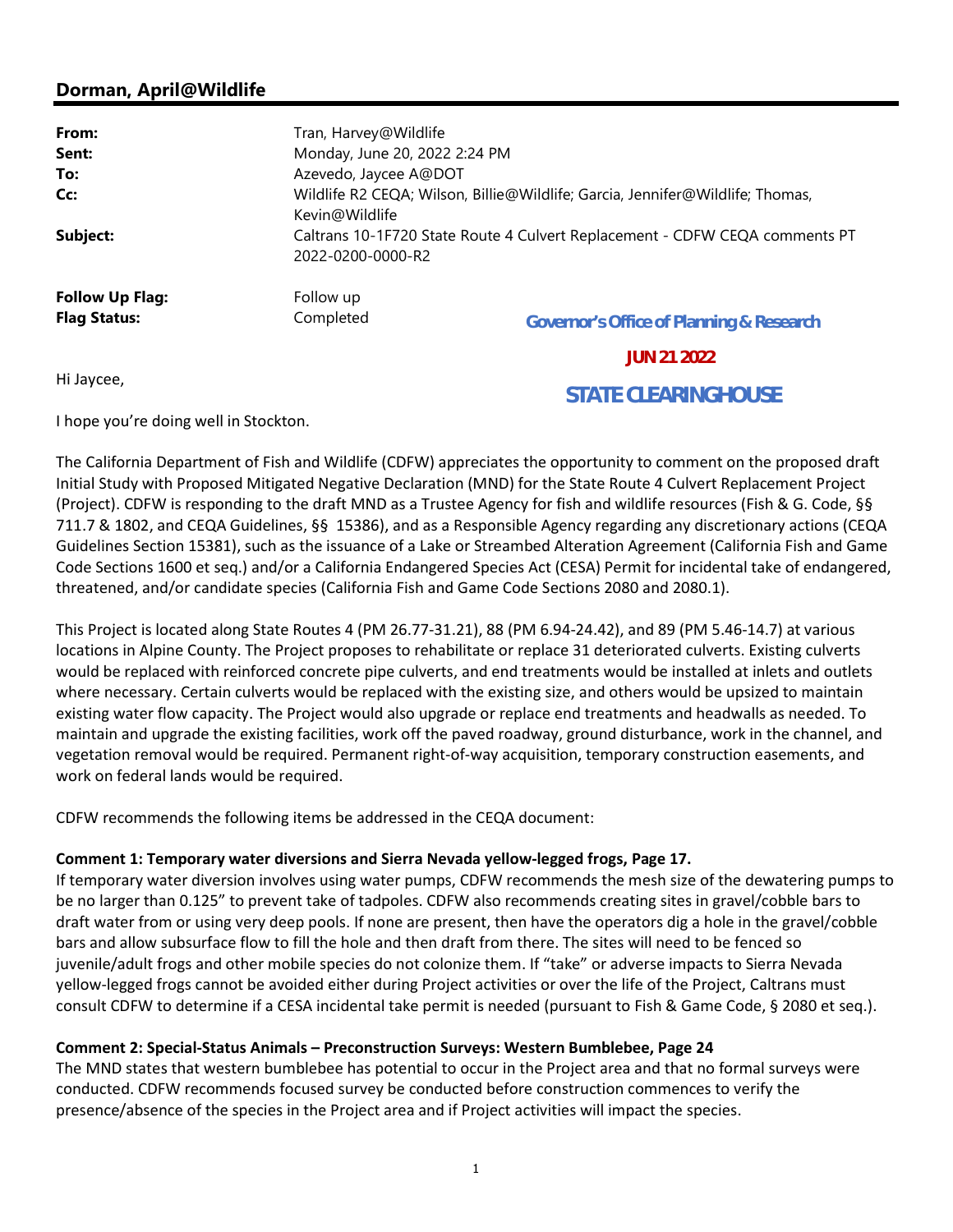#### CDFW recommends including the following in the MND:

Due to suitable habitat within the Project site, within one year prior to vegetation removal and/or grading, a qualified entomologist familiar with the species behavior and life history should conduct surveys to determine the presence/absence of western bumblebee. Surveys should be conducted during flying season when the species is most likely to be detected above ground, between March 1 to September 1 (Thorp et al. 1983). Survey results including negative findings should be submitted to CDFW prior to initiation of Project activities. If "take" or adverse impacts to Crotch's bumble bee cannot be avoided either during Project activities or over the life of the Project, Caltrans must consult CDFW to determine if a CESA incidental take permit is needed (pursuant to Fish & Game Code, § 2080 et seq.).

### Comment 3: Roosting Bat Avoidance – Avoid Active Roosts, Page 26

CDFW recommends adding measures to avoid bat impacts and proportionately enhance or create habitat impacted as a result of the Project. CDFW recommends utilizing the following measures, as appropriate, to reduce potentially significant impacts to bat habitat:

Qualified Bat Biologist. Retain a biologist with expertise and experience with bats and their habitat. The minimum qualifications for the biologist should include at least 3 years of experience in conducting bat habitat assessments, nighttime emergence surveys, and acoustic monitoring. The bat biologist should have adequate experience identifying local bat species (visual and acoustic identification), type of habitat, and differences in roosting behavior and types (i.e., day, night, maternity). The Qualified Bat Biologist should ensure that no Project Activities occur within 200 ft of a bat roost during the maternity (typically April 15 to August 31) or hibernation (typically October 15 to March 1) seasons. Surveys and Monitoring. Conduct pre-Project surveys or monitoring, usually over the course of spring, summer, fall, and winter (and possibly for two or more years) to determine which bat species are using the site. Multiple survey visits are necessary because different species may use a particular roost only during certain seasons (maternity, hibernation, dispersal, migration). Furthermore, multiple visits within a season may be necessary to ensure intermittent use is observed. Due to year-to-year variation in use, multiple years of surveys may also be necessary. Bat Avoidance Plan. The Qualified Bat Biologist should prepare a Bat Avoidance Plan for roosts identified during preconstruction surveys. The Bat Avoidance Plan should include detailed measures to avoid and minimize impacts to roosting bats in and near the construction areas. Bats should not be disturbed without an experienced biologist overseeing avoidance and minimizations measures designed to protect nesting/roosting bats. All appropriate exclusionary measures should be implemented prior to construction during the period of March 1 to April 15 or August 31 to October 15. Potential avoidance efforts may include exclusionary blocking or filling potential roosting cavities with foam or steel wool, visual monitoring, and staging Project work to avoid bats. If bats are known to use the structure, exclusion netting should not be used. CDFW does not recommend utilizing netting as an exclusion method due to the likelihood of bats being entangled on it. The exclusion device should be monitored at least weekly. CDFW further recommends that construction activities be implemented outside the critical hibernation and maternity seasons if feasible.

#### Comment 4: Nesting Bird Avoidance – Avoid Active Nests, Page 27

The Project has the potential to disturb bird species or nests protected under the Migratory Bird Treaty Act (MBTA), FGC §3503 and 3503.5. Since Project activities may occur during the nesting season (determined by region, species, and climate), construction activities could result in disturbance to nesting raptors and other migratory birds. Raptors and other migratory birds are protected under the MBTA and FGC §3503.5; therefore, potential impacts may be considered potentially significant unless adequate avoidance, minimization and/or mitigation is incorporated. If nests are identified on or adjacent to the Project site, implementation of the Project may adversely impact the success of the nest site and/or take a bird, their eggs and/or nest.

All measures to protect non-listed birds should be performance-based. While some birds may tolerate disturbance within 100 or 300 feet of construction activities, other birds may have a different disturbance threshold and "take" (FGC §86) could occur if the no-work buffers are not designed to reduce stress to that individual pair. CDFW recommends including performance-based protection measures for avoiding all nests protected under the Migratory Bird Treaty Act and FGC §3503.5. A 100 or 300-foot no-work buffer may be sufficient; however, that buffer may need to be increased based on the birds' tolerance level to the disturbance. Below is an example of a performance-based protection measure: